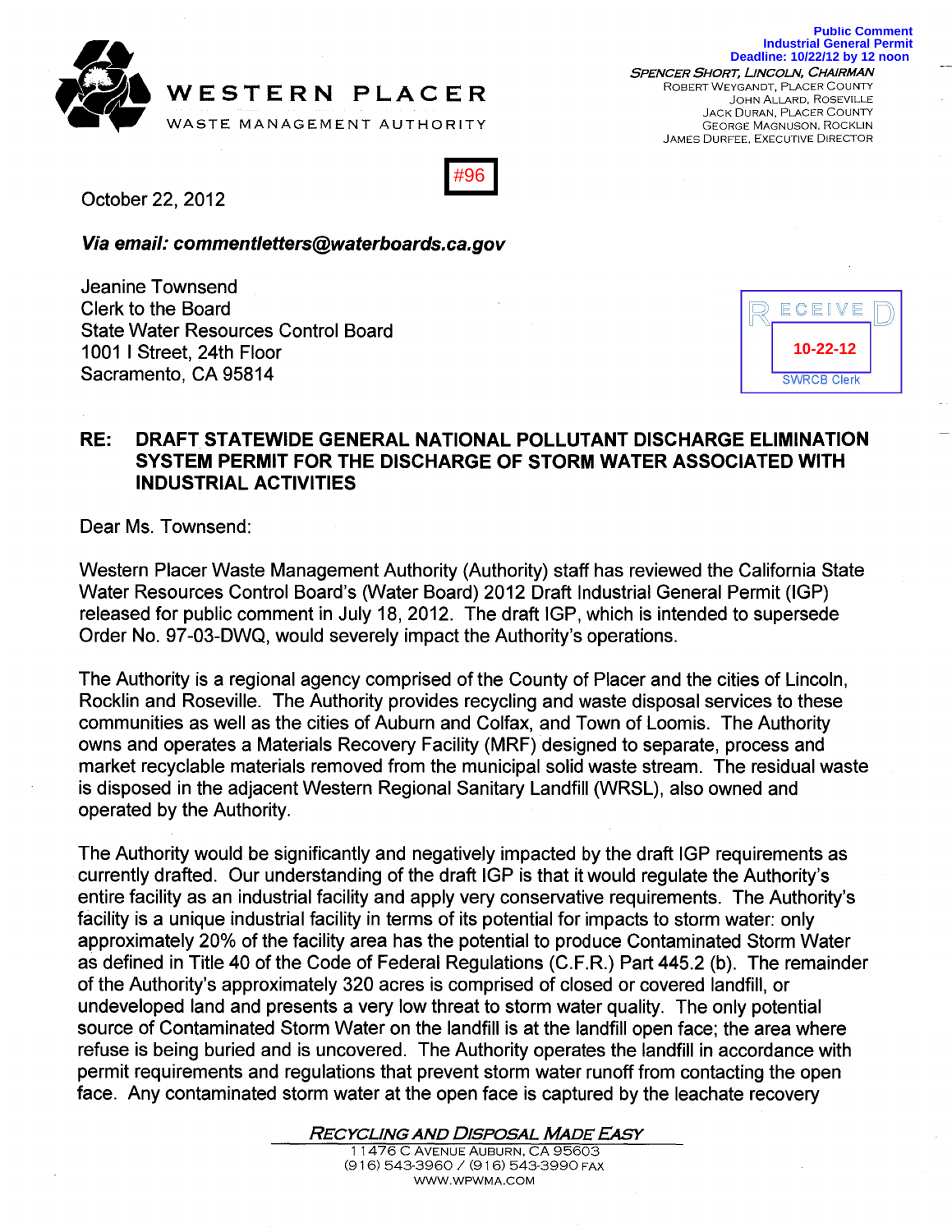WPWMA COMMENTS ON DRAFT IGP OCTOBER 22, 2012 PAGE 2

2

3

system and subsequently pumped to the sanitary sewer. The storm water that runs off the covered sections of the landfill presents a minimal threat to water quality similar to the adjacent fields that surround the landfill because it has no direct contact with waste. The adjacent fields are not subject to the requirements of the IGP.

The Authority's specific comments include the following:

**Comment 1: Time Window for Visual Observations and Sampling – On page 37, in the** Monitoring Requirements Section XI., Provision A.2., the IGP indicates that visual observations must be conducted during "scheduled facility operating hours" and within the first four (4) hours of the start of facility operations. The same type of timeframe is provided for conducting sampling in Provision B.3. on page 38. The Authority is staffed 24 hours a day for maintenance but is only staffed for storm water compliance monitoring during a typical 40 hour work week. The Authority understands the intent of the IGP to be that storm water monitoring does not require an extension of a business' regular work hours. |1 |<sub>|</sub>

> **Request 1:** For additional clarity, please add a footnote to the bottom of pages 37 and 38 similar to the footnote provided in the existing IGP page 25: "Facility Operations' is intended to include the time periods when the facility is staffed to conduct functions related to industrial activities, but exclude time periods where only maintenance, emergency response, security and/or janitorial services are performed. The intent of this time limitation is to ensure that observations/samples are collected as soon as practical, but without the need to extend facility hours for the sole purpose of monitoring storm water."

**• Comment** 2: Definition of Qualifying Storm Event (QSE) - On page 38, in the Monitoring Requirements Section XI., Provision B.2., the IGP indicates the definition of a QSE "is a discharge of storm water that occurs ... from a storm event that that has produced a minimum of 1/10 inch of rainfall..." during a 24 hour period and 72 hours of dry antecedent rainfall conditions. The Authority assumes the word "discharge" in Provision B.2. is part of the definition of a QSE, and that a QSE must produce runoff in amounts large enough to cause a "discharge" from the facility.

**Request** 2: For clarity, please revise Provision B.2. to state, "A Qualifying Storm Event (QSE) is a storm event that: a. Causes a discharge from the facilitv; b. Produces a minimum 1/10 inch of rainfall within the preceding 24 hour period as measured by an onsite rainfall measurement device; and c. Was preceded by 72 hours of dry weather. Dry weather shall be defined as 72 hours of combined rainfall of less than 1/10 inch as measured by an on-site rainfall measurement device."

**• Comment** 3: Standard Industrial Classification (SIC) Code Description Clarification - Page 41 includes a tabulation of Additional Analytical Parameters required for certain business based on their SIC code(s). SIC 5093 at the bottom of the table is described as "Scrap and Waste Materials." The Authority recognizes that the SIC title is listed verbatim, but it is unclear if that code description includes solid waste recycling facilities.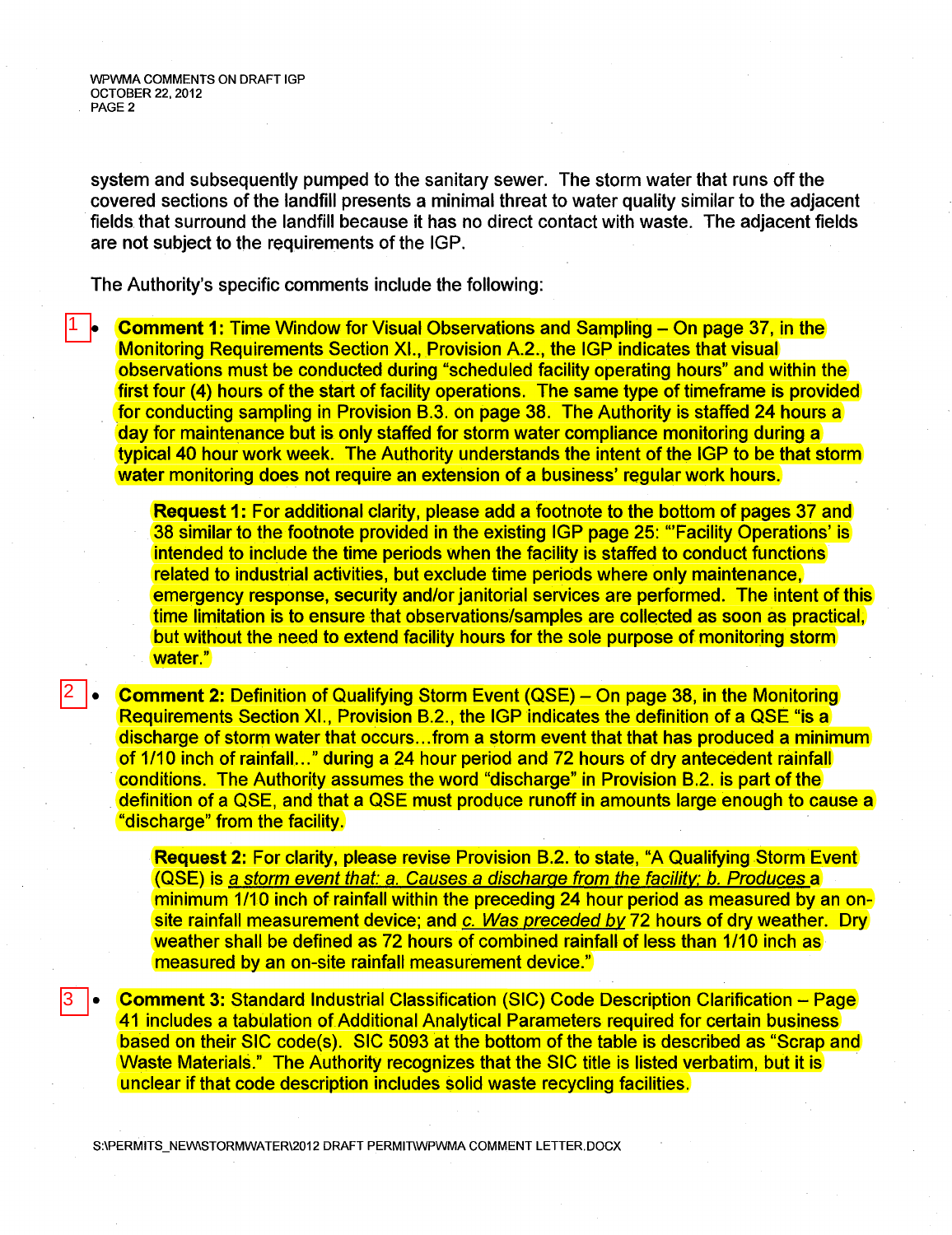4

5

6

Request 3: Please change the SIC Code Description for SIC Code 5093 to read "Scrap and Waste Materials (incl. Solid Waste Recycling)."

**Comment 4: Sample Location Reduction (SLR) for Facilities Subject to Effluent Limitations -**Page 45, Section XI.E.3. indicates that "...facilities subject to storm water ELGs [Effluent] Limitation Guidelines] in Subchapter N are not eligible for the SLR..." The Authority agrees that uncombined sample locations may assist a discharger in determining the source of a specific pollutant. However, the cost of compliance may be greatly reduced by allowing a discharger to perform SLR and sample from a combined location under normal conditions. If exceedances are detected at the combined sample location, the discharger can still study the problem and sample the two or more separate areas to determine the source .

Request 4: Please delete Paragraph 3 of Section XI.E.3.

• Comment 5: Request for Partial No Exposure Certification (NEC Coverage) - Beginning on page 58, Section XVII. indicates that "Discharges composed entirely of storm water which have not been exposed to industrial activity... are conditionally excluded from requirements to implement BMPs [Best Management Practices] to meet BAT/BCT [Best Available Treatment/Best Control Technology] and from complying with the SWPPP [Stormwater Pollution Prevention Plan] and monitoring requirements of this General Permit..." upon meeting certain conditions. As mentioned in the third paragraph of this letter, most of the Authority's facility produces a discharge that has not been exposed to industrial activity and could be conditionally excluded. However, Paragraph 0.1. of Section XVII indicates that "NEC Coverage is available on a facility wide basis only, not for individual outfalls." The Authority would like to clarify this section to enable a facility to be considered for coverage under the IGP based on the activities conducted onsite; a Notice of Intent (NOI) for areas with industrial activity and a NEC for non-industrial areas.

Request 5: Please revise Paragraph Eof Section XIX on page 65 to read: "The Regional Water Boards may approve requests from a Discharger to include co-located, but discontinuous, industrial activities within the same site location under a single NOI of NEC coverage, or allow a Discharger through means of a properly implemented SWPPP to separate a single facility into reasonably sized, distinct areas for NOI and NEG coverage."

• Comment 6: Clarified Definition of "Plastics Facilities" - On page 62, Section XVIII. places additional requirements on "Plastics Facilities." It is unclear if a facility like the Authority's MRF is considered a Plastics Facility. The Authority requests that the IGP include further clarification on what facilities are not considered "Plastics Facilities"

Request 6: Please clarify Section XVIII., Paragraph A by adding the following sentence after the third existing sentence: "Bulk plastic storage and sorting facilities such as refuse transfer stations and materials recovery facilities which contain whole or nearly whole plastic containers/products are not considered Plastics Facilities."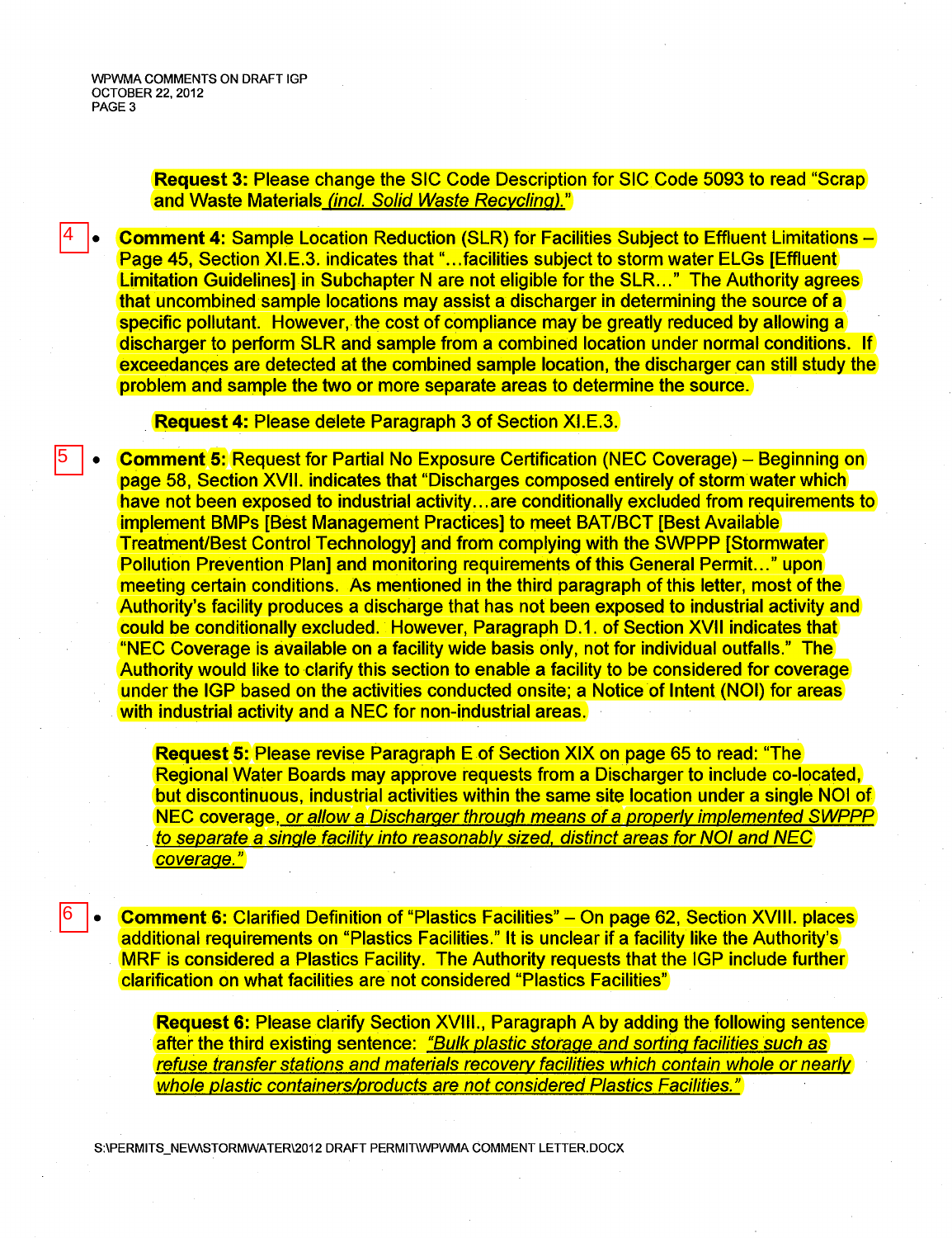wPWMA COMMENTS ON DRAFT IGP OCTOBER 22, 2012 PAGE 4

7

8

**Comment 7:** Actions Required after Background Demonstration Technical Report – In the Fact Sheet, on page 49, Section K indicates that Dischargers who submit a Natural Background Demonstration Technical Report (Report) are not responsible for the naturally occurring pollutants identified in the Report; It is not clear what remaining responsibilities a Discharger would have after identifying the pollutants as naturally occurring. Paragraph 4 of Section K indicates the Discharger is still responsible for complying with receiving water limitations, but subparagraph c indicates that "dischargers are not required to reduce constituents in the effluent caused by natural background sources ... " The Authority requests that the Water Board clarify if a discharger would still be subject to sampling, analysis and reporting for that pollutant subsequent to submittal of such report

Request 7: Please revise Section K, Paragraph 4, subparagraph c of the Fact Sheet to read, "A Discharger who submits and certifies a Natural Background Pollutant Demonstration Technical Report and meets the conditions in Section XII.E.5 of this General Permit is not required to stay below the NAL or the background concentration for the identified parameters(s) in the drainage area(s) in the Demonstration Technical Report. Instead, the Discharger shall be given a NAL equal to the sum of the maximum average background value listed in the Demonstration Technical Report plus the NAL from this Order."

Please also revise the last sentence of paragraph E, Section XI to read, "If a Natural Background Demonstration Technical Report is submitted, the Discharger is not responsible for ERA for the identified parameter(s) in the drainage area(s) in the Demonstration Technical Report unless the Discharger exceeds a contaminant concentration greater than the sum of the maximum average background concentration and the NAL listed in this Order."

**Comment 8:** Types of Runoff Subject to Effluent Limitation Guidelines (ELGs) for Landfills  $\rightarrow$ Attachment E of the draft IGP indicates that runoff from landfills is subject to ELGs per 40 C.F.R Part 445. The Authority disagrees that landfills, generally as entire facilities, are subject to ELGs per 40 C.F.R. 445 because of the following references:

- o Part 445.1 (a) indicates that "...this part applies to discharges of wastewater from landfill units."
- $\circ$  Part 445.2 (f) defines landfill wastewater as "wastewater associated with, or produced by, landfilling activities except for sanitary wastewater, non-contaminated storm water, contaminated ground water, and wastewater from recovery pumping wells."
- o Part 445.2 Paragraph (g) indicates that "non-contaminated storm water means storm water which does not come in direct contact with landfill wastes, the waste handling and treatment areas, or landfill wastewater..."